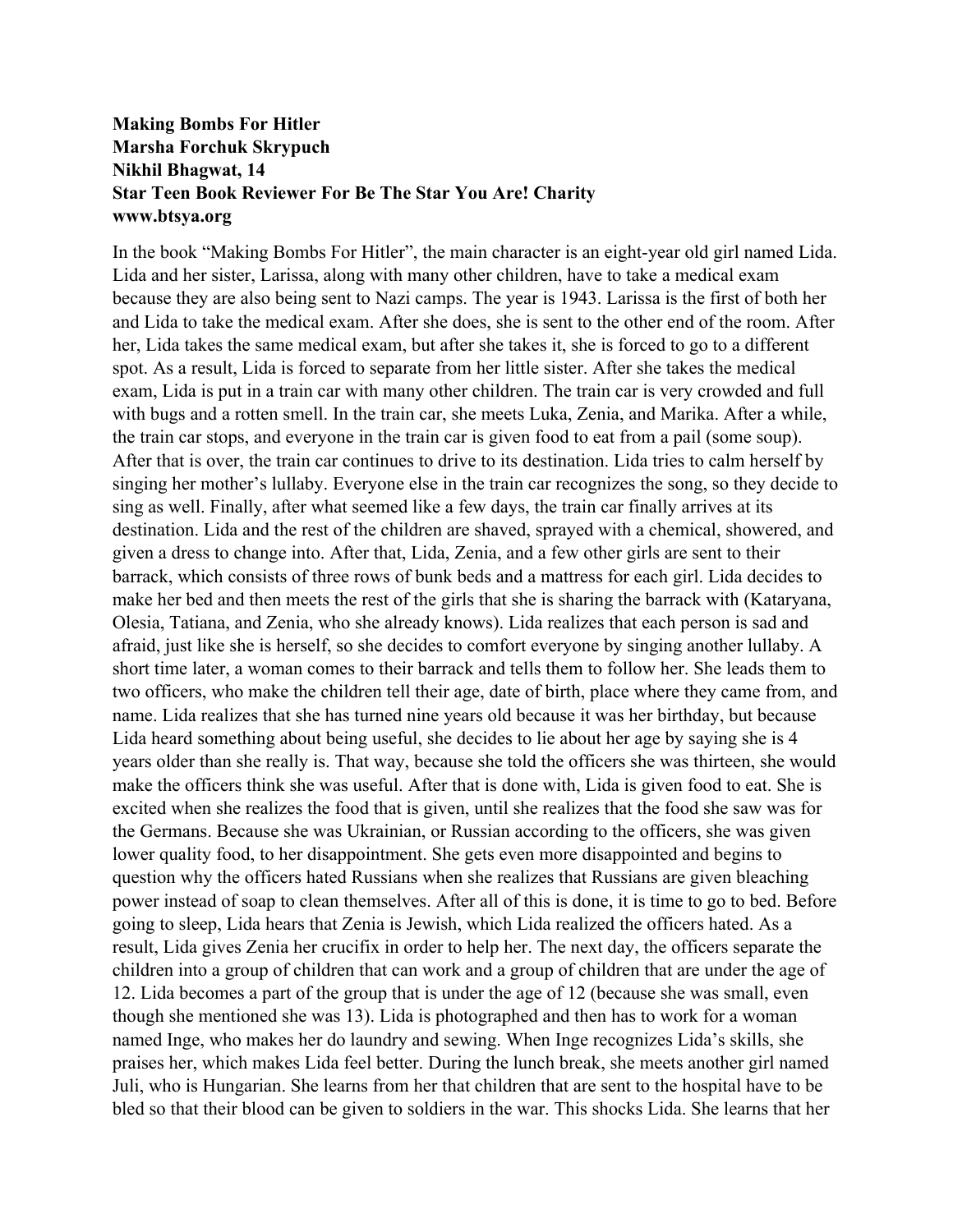friends Luka and Zenia are doing metal work, and she later meets three girls named Natalia, Oksana, and Marta, who are new to the camp but have been to other camps before. After the three girls introduce themselves, Lida shockingly realizes that everyone in the camp gets to eat only once each day.

This routine continued for many months in the camp. One day, in October, a bomb attacked the metalworks factory of the camp, where Lida's friends Luka and Zenia worked. Lida had to make beds with Juli for those who were injured by the bomb. Lida was later relieved to hear that Zenia only had minor injuries, but she was shocked to hear that Luka was more injuired. She started to worry if Zenia and Luka would be fine. However, Inge is rather happier after the attack due to her receiving a gift from her husband, which turns out to be a blouse, some handkerchiefs, and a coat. She tells Lida to replace the nametag on the blouse, which she does successfully. Later, at lunch, she realizes that Luka is fine, and she visits him later at the hospital. After that, she receives some food from Inge as a gift for making her blouse better, but Lida decides to ask for a dress instead to give to Zenia. Inge decides to consent to her request and gives her a dress, but after the evening whistle, she has to deal with an officer questioning why she has a dress. After that problem is dealt with, Lida gave the dress to Zenia, who loves the dress. When she realizes that the dress is too big for Zenia, she stiches it to the right size and uses the leftover pieces to improve her own dress. However, the next day, when the officer realizes that Lida is enjoying her job, he assigns her a new job at the same metalworks factory that was bombed. Lida's new job is to make bombs. Zenia, Kataryana, and Natalia have the exact same job as her. When Lida and the others realized this, they were shocked and terrified. At the metalworks factory, everyone is assigned a separate job related to the formation of the bomb. When Lida tells Juli about her new job, she is also shocked, but then she brings up the news about how Luka escaped the camp. This makes Lida relieved. A few days later, Natalia manages to find a package of brown sugar and shares it with Lida and everyone else in the barrack. The texture of the brown sugar gave them an idea on how to sabotage the bombs by sneaking dirt in the bombs. However, because they are always watched, their plan will be hard to do. However, after work one day, Lida receives a pair of shoes from Juli, who had apparently gotten the shoes from slaves who had died. Juli told Lida that the reason that the slaves had died was because the officers had poisoned their food since they thought that the slaves were not useful anymore. Lida, hearing this, said that the Nazis will eventually pay for their cruel actions. Lida and the other children decided to start sabotaging the bombs they made by adding dirt instead of gunpowder. After that, Natalia would add an icy fluid to the bombs in order to spoil the gunpowder. One day, while Lida and the others were eating lunch in the factory, a bomb fell into the room. Lida and the others tried to escape the building as fast as possible. After Lida and the others had escaped the building, the bomb exploded in the factory. While a Nazi officer was telling members of the Hitler Youth what to do about the explosion, Lida saw someone familiar in a black car parked in front of the factory that was exploded. Lida thought for a second that the person in the car was her sister Larissa. A while later, Lida and everyone else boarded the train back to the camp, only to realize that the camp had been exploded as well. Juli decided to help Lida and the others by curing their wounds. After that was dealt with, Juli found a gun and decided to try to shoot one of the officers, Officer Schmidt. When she tried to shoot the officer, she managed to hit him once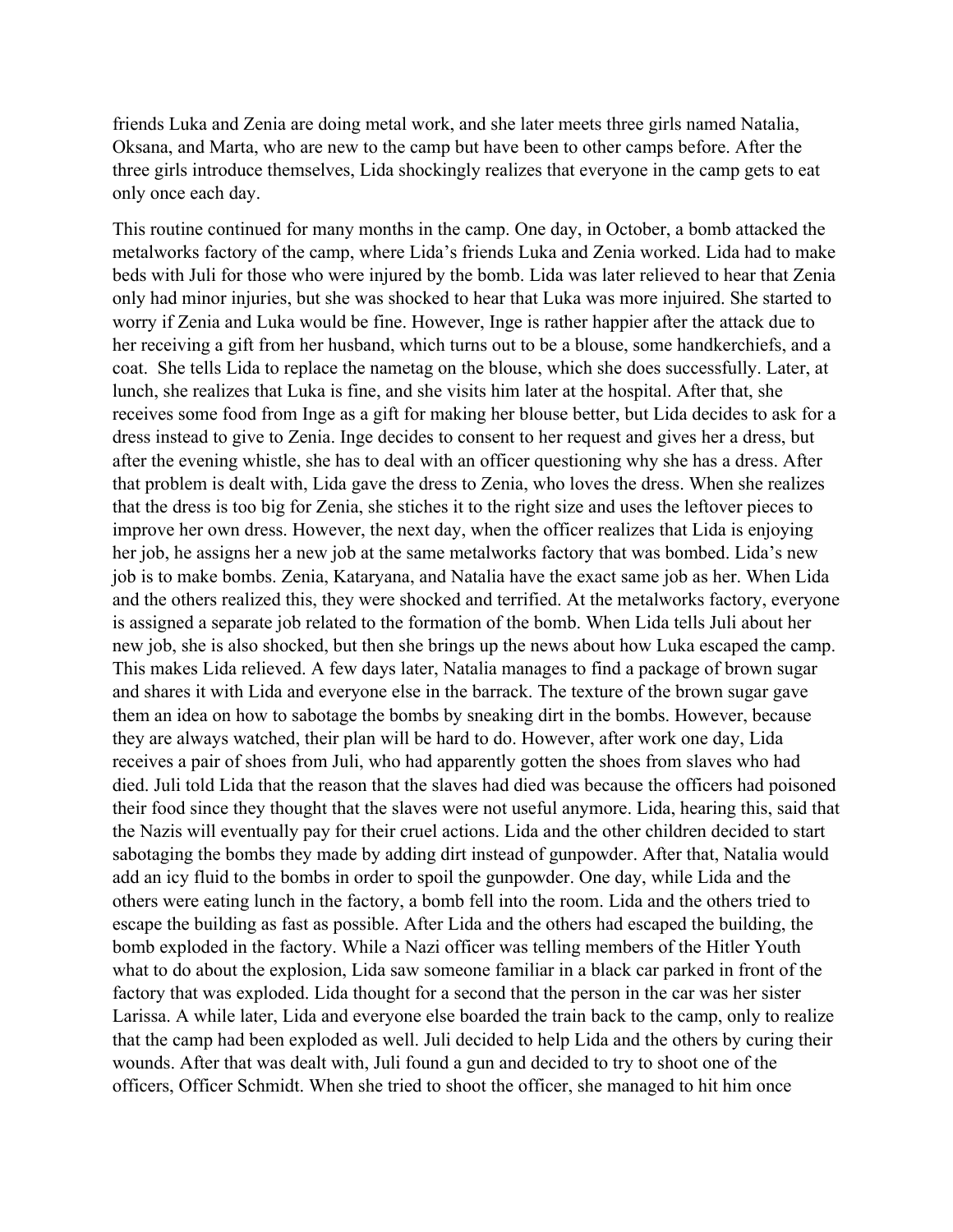before the officer shot her, causing both of them to die. Lida was extremely sad that Juli was dead, but she was extremely thankful for Juli's sacrifice to keep everyone safe.

Lida was then told to stand with a group of slave laborers, but she could not find Zenia, Kataryna, or Natalia anywhere. After that, Lida and the others in her group were put in a military truck. In the truck, a woman gave Lida the crucifix that she had given to Zenia on the first day of the camp. The woman explained to Lida that Zenia, Natalia, and Kataryna were trying to look for Lida, but they couldn't find her, so they told the woman to give the crucifix to Lida if she saw her. When Lida heard this, she was relieved that Zenia, Natalia, and Kataryna were safe. After a few hours, the truck arrived at another camp. The conditions of the second camp were very similar to the conditions of the first camp. Lida's job was the exact same as her job in the first camp; she had to measure gunpowder. However, this time, the gunpowder was poured into cartridges instead of bombs. This continued for many more days, and each day, Lida hoped that Larissa, Kataryna, Natalia, and Zenia were safe. However, one day, all of a sudden, the ground started shaking, and bombs started falling on the camp. Lida and the others decided to go to the back of the room in order to avoid getting injured. Eventually, the door of the camp exploded, leading to fresh air. An American soldier entered the room and helped everyone out of the destroyed camp. Lida realized that she could trust the soldier because the soldier cared about her. Later, the soldier helped Lida by giving her a drink and a piece of chocolate. Soon, Lida saw more American soldiers. She also realized the large wooden icon of the Madonna being loaded in the back of a Jeep. She learned from a soldier that it was being taken to a Ukrainian Catholic priest who is building a church. After that, Lida was taken to an American hospital, where a nurse took care of her. Soon, Lida was happy again. The nurse gave Lida some socks and leather boots a few days later after breakfast. Later, the nurse, named Astrid, took Lida to a displaced persons' camp where she tried to look for people who were looking for her. When Lida realized that there was no one trying to look for her, Astrid promised that she would try to send her name to the Red Cross to look for others that were looking for her. Then, Lida entered the refugee camp and prayed for her parents, her sister, and those that she met at the camp. While she was praying, she was surprised by Luka, who was so happy that he found her. However, a few days later, Luka had to leave the refugee camp after realizing his father is still alive. On the same day, Lida was surprised by another person she had not seen in a while, Natalia. Natalia told Lida that Kataryna was killed, but Zenia was safe. However, Lida learned from Natalia that people who were born in pre-war Ukraine, such as Lida, have to go back to the Soviet Union, which worries Lida. However, Luka returned to the refugee camp a few days later, injured. Luka explained that he had been attacked by Red Army soldiers and that his father had died a long time ago. In order to calm him, Lida tried to let him know that he was safe. Lida and Luka continued to try to look for their loved ones, but there was no luck. However, Lida learns from a conversation to her relief that people that were born in pre-war Ukraine will not have to be sent back to the Soviet Union anymore. Months eventually passed by, and Lida and Luka were not able to find their loved ones. 1947 arrived, and Lida and Luka still lived at the refugee camp. Lida tried to find her sister by giving information about Larissa to the woman from the Red Cross that had visited the refugee camp, who replied that finding Larissa would take some time. Thankfully, 4 years later, in 1951, Lida finally received a letter from Larissa, who is now living in Canada with her adopted parents. Larissa asks Lida if she wishes to be sponsored by Larissa's parents and live in